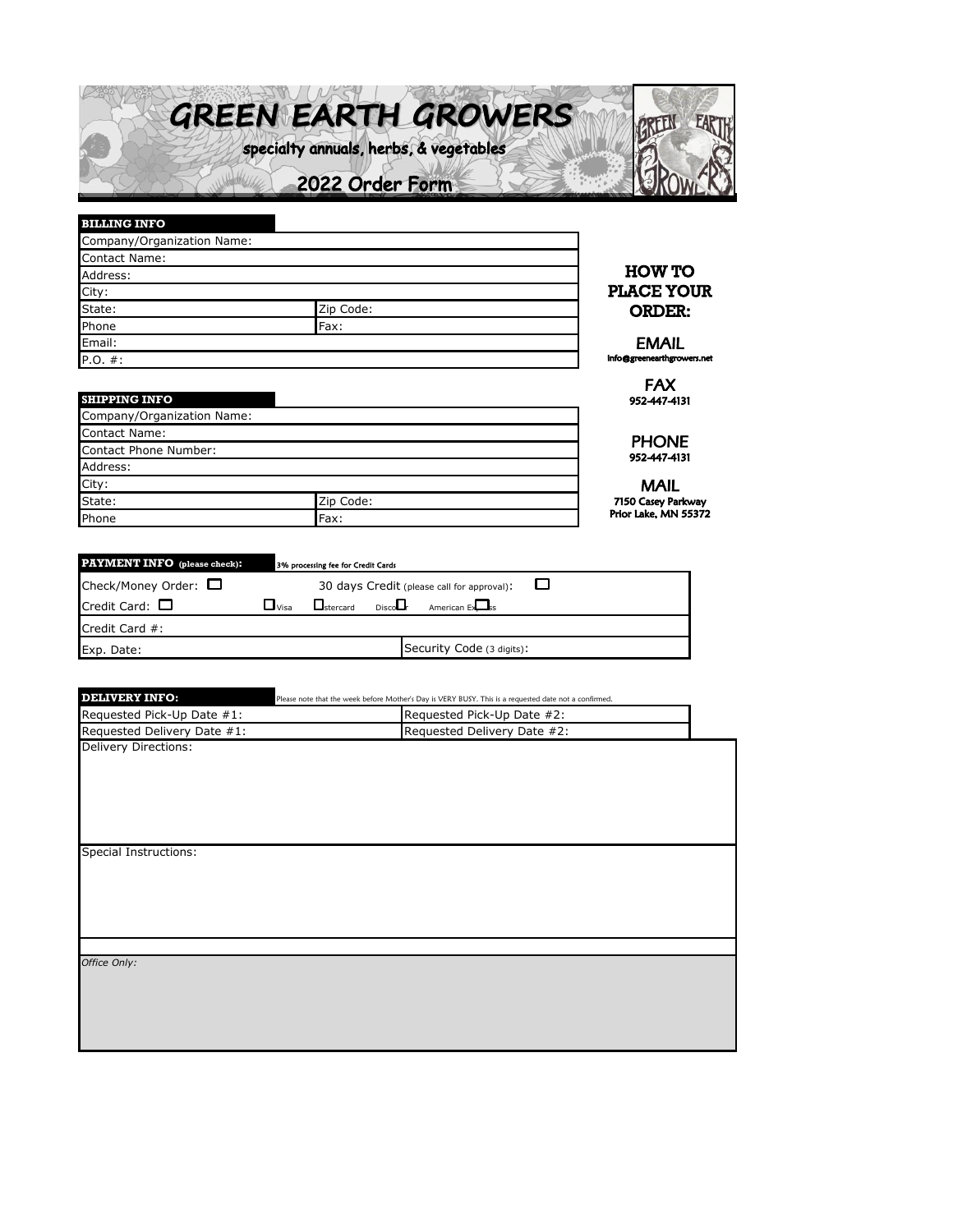| <b>ANNUALS</b>                                             |                |           | <b>Office Only</b> | (4pak annuals cont)                                              | Size           | \$<br>QTY | # Pulled |
|------------------------------------------------------------|----------------|-----------|--------------------|------------------------------------------------------------------|----------------|-----------|----------|
| 4-pak ANNUALS                                              | Size           | \$<br>QTY | # Pulled           | Petunia Tritunia Red                                             | 4paks          |           |          |
| Ageratum Aloha Blue                                        | 4paks          |           |                    | Petunia Tritunia Rose                                            | 4paks          |           |          |
| Alyssum Easter Bonnet Lemonade                             | 4paks          |           |                    | Petunia Tritunia Salmon Veined                                   | 4paks          |           |          |
| Alyssum Easter Bonnet Mix                                  | 4paks          |           |                    | Petunia Tritunia White                                           | 4paks          |           |          |
| Alvssum Easter Bonnet Peach                                | 4paks          |           |                    | Portulaca Happy Trails Mix                                       | 4paks          |           |          |
| Alyssum Easter Bonnet Violet                               | 4paks          |           |                    | Portulaca Happy Trails Orange                                    | 4paks          |           |          |
| Alyssum Easter Bonnet White                                | 4paks          |           |                    | Portulaca Happy Trails Rosita                                    | 4paks          |           |          |
| Alyssum Wonderland Deep Rose ***<br>Begonia Cocktail Mix   | 4paks          |           |                    | Portulaca Happy Trails Tropical Mix<br>Salvia Blue Bedder        | 4paks          |           |          |
| Begonia Super Olympia Mix                                  | 4paks<br>4paks |           |                    | Salvia Sizzler Burgundy Halo                                     | 4paks<br>4paks |           |          |
| Celosia Amigo Mix                                          | 4paks          |           |                    | Salvia Sizzler Red                                               | 4paks          |           |          |
| Celosia Castle Pink                                        | 4paks          |           |                    | Sanvitalia Queen of Sunlight                                     | 4paks          |           |          |
| Celosia Castle Orange                                      | 4paks          |           |                    | Snapdragon Floral Shower Mix                                     | 4paks          |           |          |
| Celosia Castle Scarlet                                     | 4paks          |           |                    | Snapdragon Floral Shower Red & Yellov                            | 4paks          |           |          |
| Celosia Castle Yellow                                      | 4paks          |           |                    | Snapdragon Twinny Peach                                          | 4paks          |           |          |
| Celosia Dragon's Breath                                    | 4paks          |           |                    | Torenia Heat Elite Mix                                           | 4paks          |           |          |
| Celosia First Flame Purple                                 | 4paks          |           |                    | Verbena Obsession Coral w/ Eye***                                | 4paks          |           |          |
| Coleus Fairway Mix                                         | 4paks          |           |                    | Verbena Obsession Twister Purple                                 | 4paks          |           |          |
| <b>Coleus Wizard Rose</b>                                  | 4paks          |           |                    | Verbena Obsession Twister Red                                    | 4paks          |           |          |
| <b>Coleus Wizard Coral Sunrise</b>                         | 4paks          |           |                    | Vinca Cora Mix***                                                | 4paks          |           |          |
| Cosmos Apricot Lemonade                                    | 4paks          |           |                    | Vinca Pacifica Burgundy Halo                                     | 4paks          |           |          |
| <b>Dusty Miller Silverdust</b>                             | 4paks          |           |                    | Vinca Tattoo Black Cherry                                        | 4paks          |           |          |
| Gomphrena Gnome Mix                                        | 4paks          |           |                    | Vinca Tattoo Blackberry***                                       | 4paks          |           |          |
| Hypoestes Splash Red                                       | 4paks          |           |                    | Vinca Tattoo Raspberry***                                        | 4paks          |           |          |
| <b>Hypoestes Splash Rose</b>                               | 4paks          |           |                    | Vinca Tattoo Tangerine                                           | 4paks          |           |          |
| Hypoestes Splash White<br>Impatiens Beacon Bright Red      | 4paks          |           |                    | Viola Penny Demin Jump-up<br>Viola Sorbet Honeybee***            | 4paks          |           |          |
| Impatiens Beacon Coral                                     | 4paks<br>4paks |           |                    | Viola Sorbet Orchid Rose Beacon                                  | 4paks<br>4paks |           |          |
| Impatiens Beacon Mix                                       | 4paks          |           |                    | Viola Sorbet Tiger Eye***                                        | 4paks          |           |          |
| Impatiens Beacon Orange                                    | 4paks          |           |                    | Zinnia Dreamland Coral                                           | 4paks          |           |          |
| Impatiens Beacon Violet                                    | 4paks          |           |                    | Zinnia Dreamland Rose                                            | 4paks          |           |          |
| Impatiens Beacon White                                     | 4paks          |           |                    | Zinnia Lilliput Mix***                                           | 4paks          |           |          |
| Impatiens Lollipop Maxi Mix                                | 4paks          |           |                    | Zinnia Macarenia                                                 | 4paks          |           |          |
| Impatiens Super Elfin Deep Pink                            | 4paks          |           |                    | Zinnia Mazurkia                                                  | 4paks          |           |          |
| Impatiens Super Elfin Violet Starburst                     | 4paks          |           |                    | Zinnia Mini Catcus Mix                                           | 4paks          |           |          |
| obelia Regatta Marine Blue                                 | 4paks          |           |                    | Zinnia Pop Art Red & White                                       | 4paks          |           |          |
| Lobelia Regatta Rose                                       | 4paks          |           |                    | Zinnia Profusion 5 Color Mix***                                  | 4paks          |           |          |
| Lobelia Regatta Sky Blue                                   | 4paks          |           |                    | Zinnia Profusion Apricot                                         | 4paks          |           |          |
| Marigold Bonanza Bee                                       | 4paks          |           |                    | Zinnia Profusion Cherry Bi-color                                 | 4paks          |           |          |
| Marigold Bonanza Mix                                       | 4paks          |           |                    | Zinnia Profusion Double Cherry                                   | 4paks          |           |          |
| Marigold Bonanza Orange                                    | 4paks          |           |                    | Zinnia Profusion Fire                                            | 4paks          |           |          |
| Marigold Bonanza Yellow                                    | 4paks          |           |                    | Zinnia Profusion Orange                                          | 4paks          |           |          |
| Marigold Flamenco                                          | 4paks          |           |                    | Zinnia Profusion Red Yellow Bi-color***<br>Zinnia State Fair Mix | 4paks          |           |          |
| Marigold Mr Majestic<br>Marigold Strawberry Blonde         | 4paks<br>4paks |           |                    | Total                                                            | 4paks<br>4paks |           |          |
| Marigold Superhero Spry                                    | 4 paks         |           |                    |                                                                  |                |           |          |
| Pansy Altas Black ***                                      | 4paks          |           |                    | 6 pak ANNUALS                                                    | Size           | \$<br>QTY | # Pulled |
| Pansy Colossus Rose Medley ***                             | 4paks          |           |                    | Amaranthus Love Lies Bleeding                                    | 6paks          |           |          |
| Pansy Delta Blotch Mix                                     | 4paks          |           |                    | Amaranthus Tri-color Perfecta                                    | 6paks          |           |          |
| Pansy Delta Buttered Popcorn                               | 4paks          |           |                    | Asclepias Silky Mix                                              | 6paks          |           |          |
| Pansy Delta Cotton Candy ***                               | 4paks          |           |                    | Celosia Kosmo Mix ***                                            | 6paks          |           |          |
| Pansy Delta Lavender Blue Shades                           | 4paks          |           |                    | Dahlberg Daisy Shooting Star                                     | 6paks          |           |          |
| Pansy Delta Persian Medley                                 | 4paks          |           |                    | Dahlia Bloody Mary Mix                                           | 6paks          |           |          |
| Petunia Can Can Harlequin Burgundy                         | 4paks          |           |                    | Dahlia Collarette Dandy Mix                                      | 6paks          |           |          |
| Petunia Dolcissima Trio***                                 | 4paks          |           |                    | Dahlia Garden Pride Mix                                          | 6paks          |           |          |
| Petunia Expresso Frappe Rose                               | 4paks          |           |                    | Flowering Kale Nagoya Mix                                        | 6paks          |           |          |
| Petunia Flashforward Cool Water Mix                        | 4paks          |           |                    | Gazania Frosty Kiss White Flame                                  | 6paks          |           |          |
| Petunia Flashforward Pink Glo***                           | 4paks          |           |                    | Gypsohilia Gypsy Deep Rose                                       | 6paks          |           |          |
| Petunia Flashforward Sky Blue                              | 4paks          |           |                    | Helichrysum Monstrosum Mix                                       | 6paks          |           |          |
| Petunia Merlin Morn Blue                                   | 4paks          |           |                    | Marigold Big Duck Gold                                           | 6paks          |           |          |
| Petunia Prism Sunshine                                     | 4paks          |           |                    | Marigold Crackerjack Mix                                         | 6paks          |           |          |
| Petunia Supercascade Blue<br>Petunia Supercascade Burgundy | 4paks<br>4paks |           |                    | Marigold Harlequin<br>Marigold Vanilla                           | 6paks<br>6paks |           |          |
| Petunia Supercascade Mix                                   | 4paks          |           |                    | Nasturtium Alaska Mix                                            | 6paks          |           |          |
| Petunia Supercascade Rose                                  | 4paks          |           |                    | Nasturtium Alaska Raspberry                                      | 6paks          |           |          |
| Petunia Supercascade Salmon                                | 4paks          |           |                    | Nasturtium Black Velvet                                          | 6paks          |           |          |
| Petunia Tart Multiflora Mix                                | 4paks          |           |                    | Nasturtium Bloody Mary***                                        | 6paks          |           |          |
| Petunia Tritunia Blue                                      | 4paks          |           |                    | Nasturtium Empress of India                                      | 6paks          |           |          |
| Petunia Tritunia Crimson Star                              | 4paks          |           |                    | Nasturtium Jewel Salmon                                          | 6paks          |           |          |
| Petunia Tritunia Mix                                       | 4paks          |           |                    | Nasturtium Purple Emperor                                        | 6paks          |           |          |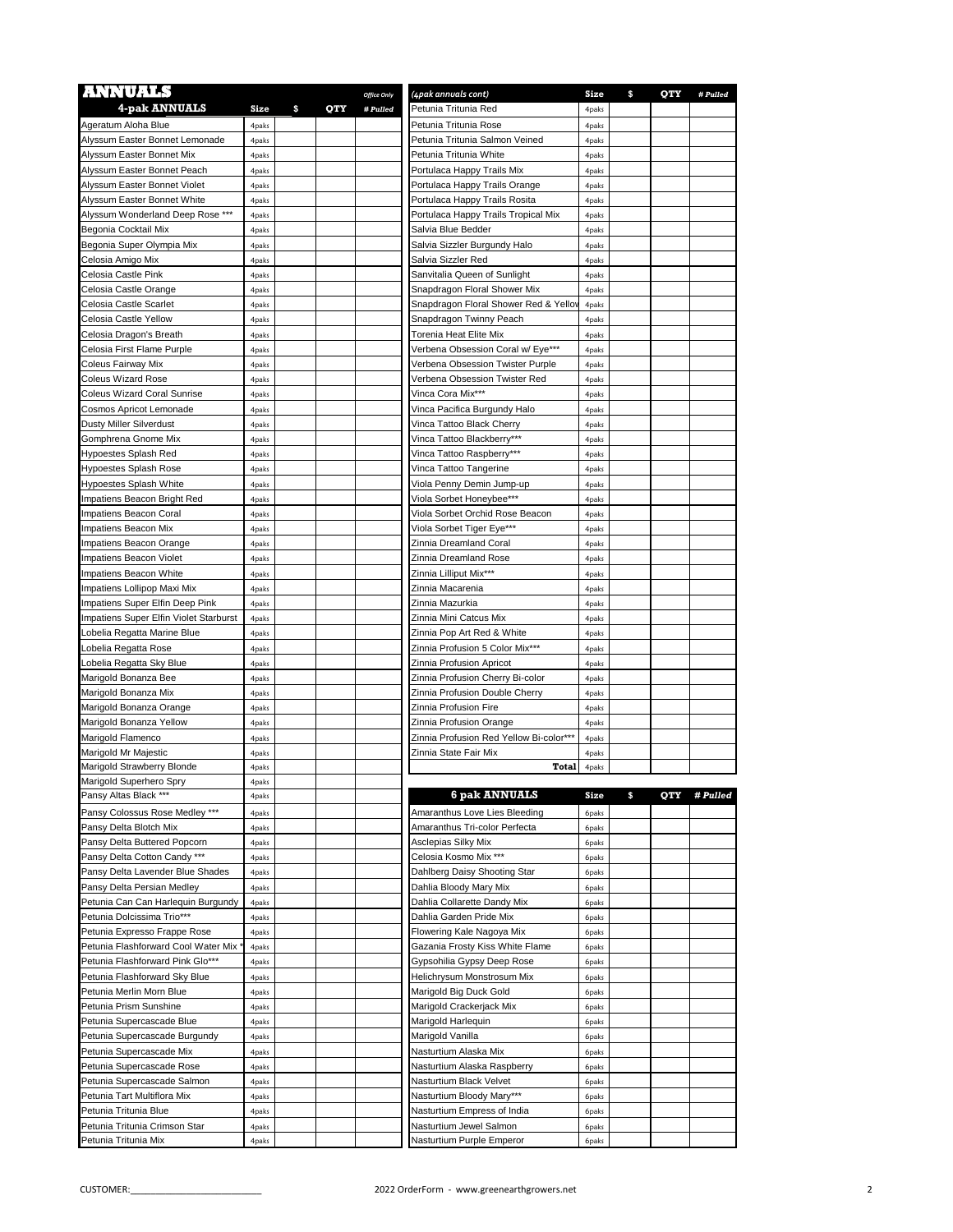| (6pak annuals cont)                     | Size             | \$ | QTY | # Pulled | (10ct coleus cont)                     | Size             | \$<br>QTY | # Pulled |
|-----------------------------------------|------------------|----|-----|----------|----------------------------------------|------------------|-----------|----------|
| Nasturtium Wina (Peach Melba)           | 6paks            |    |     |          | Calibrachoa Hula Blue                  | 10ct             |           |          |
| Nicotiana Grand Ol' White               | 6paks            |    |     |          | Calibrachoa Hula Hot Pink              | 10ct             |           |          |
| Ricinus New Zeland Purple               | 6paks            |    |     |          | Calibrachoa Hula Orange                | 10ct             |           |          |
| Ricinus Zanibar                         | 6paks            |    |     |          | Calibrachoa Minifamous Orangetastic    | 10ct             |           |          |
|                                         |                  |    |     |          |                                        |                  |           |          |
| Rudbeckia Indian Summer                 | 6paks            |    |     |          | Calibrachoa Minifamous Pinktastic      | 10ct             |           |          |
| Rudbeckia Sahara                        | 6paks            |    |     |          | Calibrachoa Minifamous Plumtastic      | 10ct             |           |          |
| Tithonia rotundifolia                   | 6paks            |    |     |          | Cleome Cilo Magenta                    | 10ct             |           |          |
| Verbena bonariensis                     | 6paks            |    |     |          | Cosmos Chocamocha                      | 10ct             |           |          |
| Zinnia Queen Lime Orange                | 6paks            |    |     |          | Cuphea Floriglory Diana                | 10ct             |           |          |
| Zinnia Queen Red Lime                   | 6paks            |    |     |          | Dahlia Dahlinova Hypnotica Icarus      | 10ct             |           |          |
| Zinnia Swizzle Cherry-Ivory             | 6paks            |    |     |          | Dahlia Dahlinova Hypnotica Rose Bi-col | 10ct             |           |          |
| Zinnia Zowie Yellow Flame               | 6paks            |    |     |          | Dahlia Dahlinova Hypnotica Tequila Sur | 10ct             |           |          |
|                                         |                  |    |     |          | Dahlia Dalaya Purple & White           | 10ct             |           |          |
| Petunia Easy Wave Blue                  | 6paks            |    |     |          | Dahlia Mystic Illusion                 | 10ct             |           |          |
| Petunia Easy Wave Plum Pudding          | 6paks            |    |     |          | Dahlia Mystic Sparkler                 | 10ct             |           |          |
| Petunia Easy Wave Velour Burgundy       | 6paks            |    |     |          | Dahlia XXL Tabasco                     | 10ct             |           |          |
| Petunia Easy Wave Yellow                | 6paks            |    |     |          | Dahlia XXL Veracruz                    | 10ct             |           |          |
| Petunia Opera Supreme Raspberry Ice     | 6paks            |    |     |          | Euphorbia Stardust Super Flash***      | 10ct             |           |          |
| Petunia Shock Wave Purple Tie Dye       | 6paks            |    |     |          | Heliotrope Scentropia Dark Blue        | 10ct             |           |          |
|                                         |                  |    |     |          |                                        |                  |           |          |
| Petunia Tidal Wave Cherry               | 6paks            |    |     |          | Lantana Bandana Cherry                 | 10ct             |           |          |
| Petunia Tidal Wave Silver               | 6paks            |    |     |          | Lantana Bandana Red                    | 10ct             |           |          |
| Petunia Waves Purple                    | 6paks            |    |     |          | Lantana Bandana Yellow                 | 10ct             |           |          |
| Total                                   | 6paks            |    |     |          | Lobelia Techno Heat Electric Blue      | 10ct             |           |          |
|                                         |                  |    |     |          | Lobularia Yolo White                   | 10ct             |           |          |
| <b>4" CRAZY COLEUS</b>                  | Size             | s  | QTY | # Pulled | Osteospermum 4D Purple                 | 10ct             |           |          |
| Coleus Alabama Sunset                   | 10ct             |    |     |          | Osteospermum 4D Sunburst               | 10ct             |           |          |
| Coleus Beauty of Lyon                   | 10ct             |    |     |          | Osteo Flowerpower Spider Purple        | 10ct             |           |          |
| Coleus Fancy Feather Black              | 10ct             |    |     |          | Osteo Flowerpower Spider White         | 10ct             |           |          |
| Coleus Fancy Feather Copper             | 10ct             |    |     |          | Osteospermum Margarita Crème           | 10ct             |           |          |
| Coleus Fishnet Stockings                | 10ct             |    |     |          | Osteo Serenity Coral Magic             | 10ct             |           |          |
|                                         | 10ct             |    |     |          | Osteo Tradewinds Deep Purple           | 10ct             |           |          |
| Coleus Great Falls Angel                |                  |    |     |          |                                        |                  |           |          |
| Coleus Great Falls Iguazu               | 10ct             |    |     |          | Osteo Tradewinds Lemon Zest            | 10ct             |           |          |
| Coleus Great Falls Niagara              | 10ct             |    |     |          | Osteo Tradewinds Terracotta            | 10ct             |           |          |
| Coleus Great Falls Yosemite             | 10ct             |    |     |          | Osteospermum Zion Denim Blue           | 10ct             |           |          |
| Coleus Kong Mosaic                      | 10ct             |    |     |          | Osteo Zion Copper Amethyst             | 10ct             | n/a       | n/a      |
| Coleus Kong Rose                        | 10ct             |    |     |          | Osteospermum Zion Purple Sun           | 10ct             |           |          |
| Coleus Kong Salmon Pink                 | 10ct             |    |     |          | Osteospermum Zion Red                  | 10ct             |           |          |
| Coleus Mainstreet Alligator Alley       | 10ct             |    |     |          | Petchoa SuperCal Prem Carmel Yellew    | 10ct             |           |          |
| Coleus Mainstreet Fifth Ave             | 10ct             |    |     |          | Petunia Bees Knees***                  | 10ct             |           |          |
| Coleus Mainstreet River Walk            | 10ct             |    |     |          | Petunia Crazytunia Berry Frappe***     | 10ct             |           |          |
| Coleus Mainstreet Sunset Blyd           | 10ct             |    |     |          | Petunia Crazytunia Black Mamba         | 10ct             |           |          |
| Coleus Mainstreet Wall Street           | 10ct             |    |     |          | Petunia Crazytunia Moonstruck          | 10ct             |           |          |
| Coleus Merlot                           | 10ct             |    |     |          | Petunia Crazytunia Passion Punch       | 10ct             |           |          |
| Coleus Roaring Fire                     | 10ct             |    |     |          | Petunia Crazytunia Pulse               | 10ct             |           |          |
|                                         |                  |    |     |          |                                        |                  |           |          |
| Coleus Rustic Orange                    | 10ct             |    |     |          | Petunia Crazytunia Terracotta          | 10ct             |           |          |
| Coleus Solar Sunrise                    | 10 <sub>ct</sub> |    |     |          | Petunia Crazytunia Ultraviolet         | 10 <sub>ct</sub> |           |          |
| Coleus Stained Glassworks Trl Monarc    | 10ct             |    |     |          | Petunia Double Vogue Lemon Berry***    | 10ct             |           |          |
| <b>Coleus Stained Glassworks Velvet</b> | 10ct             |    |     |          | Petunia Headliner Night Sky            | 10ct             |           |          |
| Coleus Terra Nova Electric Slide        | 10ct             |    |     |          | Petunia Headliner Starry Sky Burgundy  | 10ct             |           |          |
| Total                                   | 10ct             |    |     |          | Petunia Zoom! Purple***                | 10ct             |           |          |
|                                         |                  |    |     |          | Talinum Limon                          | 10ct             |           |          |
| <b>4" COMBO ANNUALS</b>                 | Size             | \$ | QTY | # Pulled | Torenia Moon Magenta                   | 10ct             |           |          |
| Agastache Kudos Coral                   | 10ct             |    |     |          | Torenia Moon Purple                    | 10ct             |           |          |
| Agastache Kudos Mandarin                | 10ct             |    |     |          | Verbena Cloud 8                        | 10ct             |           |          |
| Agastache Kudos Silver Blue             | 10ct             |    |     |          | Total                                  | 10ct             |           |          |
| Angelonia Aria Blue***                  | 10ct             |    |     |          |                                        |                  |           |          |
| Bacopa Betty White                      | 10ct             |    |     |          |                                        |                  |           |          |
|                                         |                  |    |     |          |                                        |                  |           |          |
| Begonia Big Red (Bronze Leaf)           | 10ct             |    |     |          |                                        |                  |           |          |
| Begonia Big Rose (Bronze Leaf)          | 10ct             |    |     |          |                                        |                  |           |          |
| Begonia Big Red (Green Leaf)            | 10ct             |    |     |          |                                        |                  |           |          |
| Bidens White Delight                    | 10ct             |    |     |          |                                        |                  |           |          |
| Calibrachoa Aloha Kona Honeycomb        | 10ct             |    |     |          |                                        |                  |           |          |
| Calibrachoa Aloha Kona Sunshine         | 10ct             |    |     |          |                                        |                  |           |          |
| Calibrachoa Aloha Nani Tropicana        | 10ct             |    |     |          |                                        |                  |           |          |
| Calibrachoa Candy Shop Chocolate***     | 10ct             |    |     |          |                                        |                  |           |          |
| Calibrachoa Candy Shop Grape Splasł     | 10ct             |    |     |          |                                        |                  |           |          |
| Calibrachoa Candy Shop Sweet Dream      | 10ct             |    |     |          |                                        |                  |           |          |
| Calibrachoa Calitastic Marooned***      | 10ct             |    |     |          |                                        |                  |           |          |
| Calibrachoa Chameleon Starlet Pink**    | 10ct             |    |     |          |                                        |                  |           |          |
| Calibrachoa Hula Appleblossom           | 10ct             |    |     |          |                                        |                  |           |          |
|                                         |                  |    |     |          |                                        |                  |           |          |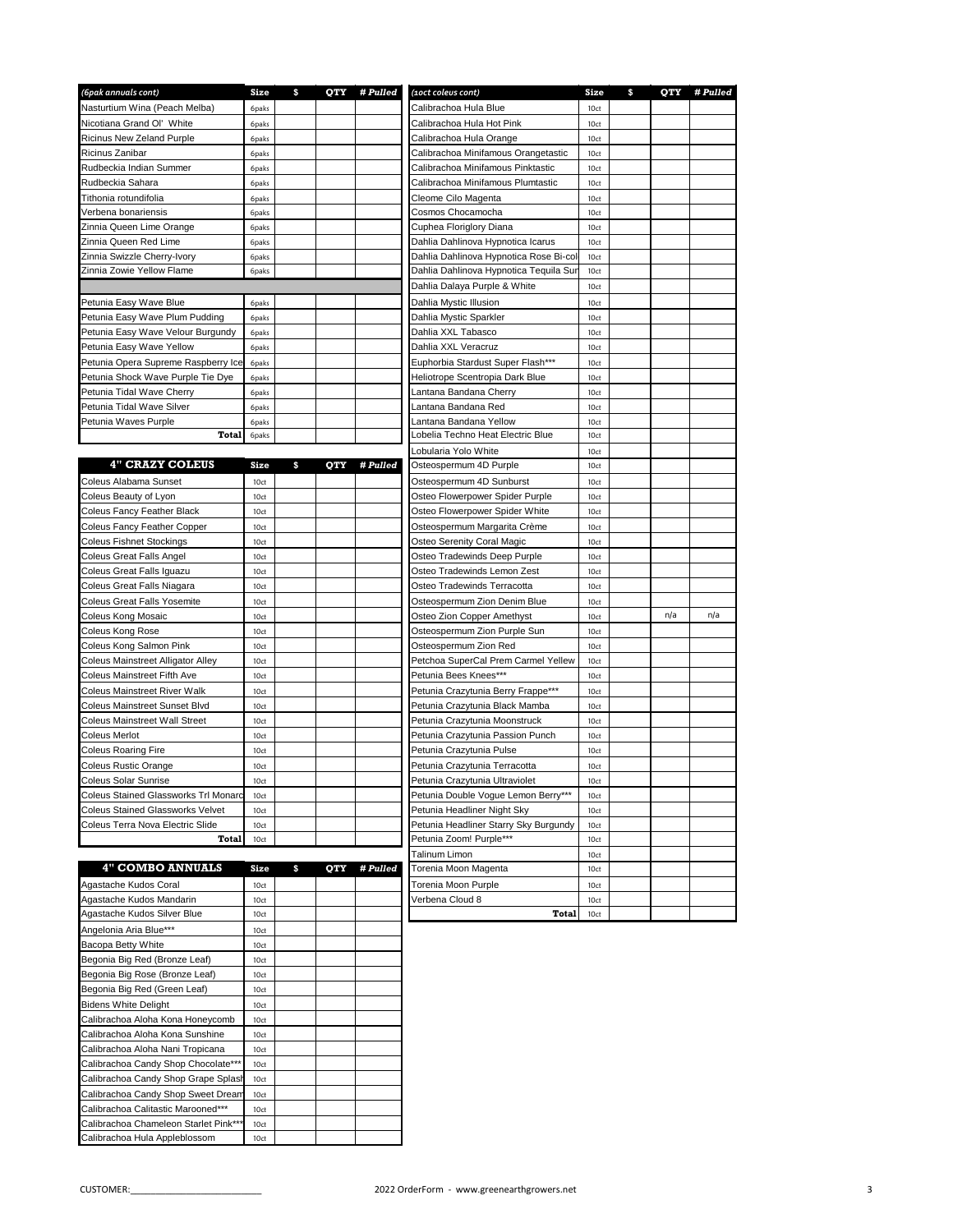| <b>4" FUNKY FOILAGE</b>             | Size         | \$ | <b>OTY</b> | # Pulled | <b>Fancy Leaf Geraniums</b>           | Size  | \$<br><b>OTY</b> | # Pulled |
|-------------------------------------|--------------|----|------------|----------|---------------------------------------|-------|------------------|----------|
| Asparagus Sprengeri                 | 10ct         |    |            |          | Geranium Brocade Cherry Night         | 8ct   |                  |          |
| Croton Petra                        | 10ct         |    |            |          | Geranium Brocade Fire                 | 8ct   |                  |          |
| Dichondra Silver Falls              | 10ct         |    |            |          | Geranium Brocade Fire Night           | 8ct   |                  |          |
| Dorotheanthus Mezoo Trailing Red    | 10ct         |    |            |          | Geranium Glitterati Diva Queen***     | 8ct   |                  |          |
| Dracaena Spikes                     | 10ct         |    |            |          | Geranium Mrs Pollock                  | 8ct   |                  |          |
| Eucalyptus Silver Dollar            | 10ct         |    |            |          | Geranium Vancouver Centennial         | 8ct   |                  |          |
| Fern American Maiden Hair           | 10ct         |    |            |          | Geranium Wilhelm Langguth             | 8ct   |                  |          |
| Fern Australian Tree***             | 10ct         |    |            |          | <b>Ivy Geraniums</b>                  |       |                  |          |
| Fern Bird's Nest                    | 10ct         |    |            |          | Ivy Geranium Blizzard Blue            | 8ct   |                  |          |
| Fern Boston                         | 10ct         |    |            |          | Ivy Geranium Blizzard Pink            | 8ct   |                  |          |
| Fern Maidenhair Snowflake           | 10ct         |    |            |          | Ivy Geranium Cascade Sofie            | 8ct   |                  |          |
|                                     |              |    |            |          |                                       |       |                  |          |
| Fern Silverbrake***                 | 10ct         |    |            |          | Ivy Geranium League Bi-color Burgundy | 8ct   |                  |          |
| Fern Snake Leaf***                  | 10ct         |    |            |          | Ivy Geranium League Burgundy          | 8ct   |                  |          |
| Fern Staghorn                       | 10ct         |    |            |          | Ivy Geranium League Lavender          | 8ct   |                  |          |
| Fern Sword***                       | 10ct         |    |            |          | Ivy Geranium League Red               | 8ct   |                  |          |
| Helichrysum Icicles                 | 10ct         |    |            |          | Gerbera Royal Premium Mix             | 8ct   |                  |          |
| Helichrysum Lemon Licorice          | 10ct         |    |            |          | New Guinea Rollercoaster Hot Pink***  | 8ct   |                  |          |
| Helichrysum vargiegated             | 10ct         |    |            |          | New Guinea Rollercoaster Tangy Taffy  | 8ct   |                  |          |
| Hibiscus Mahogany Splendor          | 10ct         |    |            |          | New Guinea Sonic Deep Purple          | 8ct   |                  |          |
| Ipomoea Sweet Georgia Bronze        | 10ct         |    |            |          | New Guinea Sonic Deep Red             | 8ct   |                  |          |
| Ipomoea Sweet Georgia Deep Purple   | 10ct         |    |            |          | New Guinea Sonic Magic Pink           | 8ct   |                  |          |
| Imopoea Sweet Georgia Heart Lime Gr | 10ct         |    |            |          | New Guinea Sonic Sweet Orange         | 8ct   |                  |          |
| Imopoea Sidekick Lacey Lime***      | 10ct         |    |            |          | New Guinea Sonic White                | 8ct   |                  |          |
| <b>Isolepis Fiber Optic</b>         | 10ct         |    |            |          | Salvia Black and Blue                 | 8ct   |                  |          |
|                                     |              |    |            |          |                                       |       |                  |          |
| Juncus Spiralis                     | 10ct         |    |            |          | Salvia Velocity Blue                  | 8ct   |                  |          |
| Lysimachia Goldilocks               | 10ct         |    |            |          | Salvia Wendy's Wish                   | 8ct   |                  |          |
| Lysimachia Midnight Sun             | 10ct         |    |            |          | Strobilanthes Perisan Shield          | 8ct   |                  |          |
| Lysimachia Variegated Lemon         | 10ct         |    |            |          |                                       |       |                  |          |
| Muehlenbeckia Wire Vine             | 10ct         |    |            |          | Begonia Bewitched Night Owl***        | 8ct   |                  |          |
| Origanium Kent Beauty               | 10ct         |    |            |          | Begonia Bewitched Red/Black           | 8ct   |                  |          |
| Peperomia variegated scandens       | 10ct         |    |            |          | Begonia Bewitched Wintergreen         | 8ct   |                  |          |
| Pilea Red Stemmed                   | 10ct         |    |            |          | Begonia Dibbs Rothko                  | 8ct   |                  |          |
| Rhoeo spathacea tricolor            | 10ct         |    |            |          | Begonia Dibbs Thin Mint***            | 8ct   |                  |          |
| Sectreasea -variegated              | 10ct         |    |            |          | Begonia Escargot                      | 8ct   |                  |          |
| Spider Plant                        | 10ct         |    |            |          | Begonia Fireworks                     | 8ct   |                  |          |
| Syngonium Neon Robusta***           | 10ct         |    |            |          | Begonia maculata                      | 8ct   |                  |          |
| Vinca Vine major vargieated         | 10ct         |    |            |          | Begonia Magic Colors Zumba            | 8ct   |                  |          |
| Wandering Jew Green & Yellow        | 10ct         |    |            |          | Begonia Nautilus Lilac                | 8ct   |                  |          |
| Wandering Jew Purple                |              |    |            |          | Begonia Shade Angel Pearl             | 8ct   |                  |          |
| Wandering Jew Rainbow               | 10ct<br>10ct |    |            |          | Begonia Spectre Silver                | 8ct   |                  |          |
|                                     |              |    |            |          |                                       |       |                  |          |
|                                     |              |    |            |          | Total                                 | 8ct   |                  |          |
| Pennisetum Purple Fountain Grass    | 10ct         |    |            |          |                                       |       |                  |          |
| Peperomia Citrus Twist***           | 10ct         |    |            |          | <b>5" Annual Vines</b>                | Size  | \$<br><b>OTY</b> | # Pulled |
| Pilea peperomoides Money Plant      | 10ct         |    |            |          | Morning Glory Grandpa Ott             | 8ct   |                  |          |
| Total                               | 10ct         |    |            |          | Morning Glory Heavenly Blue           | 8ct   |                  |          |
|                                     |              |    |            |          | Morning Glory Scarlet O'Hara          | 8ct   |                  |          |
| <b>5" FABULOUS ANNUALS</b>          | Size         | S  | QTY        | # Pulled |                                       |       |                  |          |
| Begonia Gryphon                     | 8ct          |    |            |          | Thunbergia Blushing Susie             | 8ct   |                  |          |
| Begonia Looking Glass***            | 8ct          |    |            |          | Thunbergia Sunny Susy Amber Stripes   | 8ct   |                  |          |
| Begonia Morocco                     | 8ct          |    |            |          | Thunbergia Orange                     | 8ct   |                  |          |
| Begonia Sinbad Pink                 | 8ct          |    |            |          | Total                                 | 8ct   |                  |          |
| Canna Cannova Bronze Orange         | 8ct          |    |            |          |                                       |       |                  |          |
| Canna Cannova Mango                 | 8ct          |    |            |          | <b>GALLON GRASSES</b>                 | Size  | \$<br>QTY        | # Pulled |
| Canna Cannova Yellow                | 8ct          |    |            |          | Cyperus Crown of Pharaoh              | 6" FM |                  |          |
| Canna South Pacific Scarlet         |              |    |            |          | Cyperus Little Prince                 | 6" FM |                  |          |
|                                     | 8ct          |    |            |          |                                       |       |                  |          |
| Canna Tropical Bronze Scarlet       | 8ct          |    |            |          | Purple Fountain Grass (Red Rubrum)    | 6" FM |                  |          |
| Dautra Ballarina Purple             | 8ct          |    |            |          | Total                                 | 6" FM |                  |          |
| Dautra Ballarina Yellow             | 8ct          |    |            |          |                                       |       |                  |          |
| Dautra Bell Blanche                 | 8ct          |    |            |          | <b>6" ANNUAL THRILLERS</b>            | Size  | \$<br><b>OTY</b> | # Pulled |
| Fuchsia Autumnale                   | 8ct          |    |            |          | Alocasia Portora                      | 6" FM |                  |          |
| Fuchsia Firecracker                 | 8ct          |    |            |          | Colocasia Blue Hawaii                 | 6" FM |                  |          |
| Fuchsia Gartenmister                | 8ct          |    |            |          | Colocasia Illustris                   | 6" FM |                  |          |
| Gaura Siskiyou Pink                 | 8ct          |    |            |          | Colocasia Jack's Giant***             | 6" FM |                  |          |
| Geranium Americana Cherry Rose      | 8ct          |    |            |          | Cordyline Electra***                  | 6" FM |                  |          |
| Geranium Americana Coral            | 8ct          |    |            |          | Helianthus Sunbelievable Brown Eyed G | 6" FM |                  |          |
| Geranium Americana Salmon           | 8ct          |    |            |          | Helianthus Sunfinity***               | 6" FM |                  |          |
| Geranium Calliope Dark Red          | 8ct          |    |            |          | Monstera deliciosa                    | 6" FM |                  |          |
| Geranium Calliope Deep Rose         | 8ct          |    |            |          | Ensete Red Banana                     | 6" FM |                  |          |
| Geranium Rosalie Antique Salmon     | 8ct          |    |            |          | Total                                 |       |                  |          |
| Geranium Tango Deep Rose w/eye      |              |    |            |          |                                       |       |                  |          |
|                                     | 8ct          |    |            |          |                                       |       |                  |          |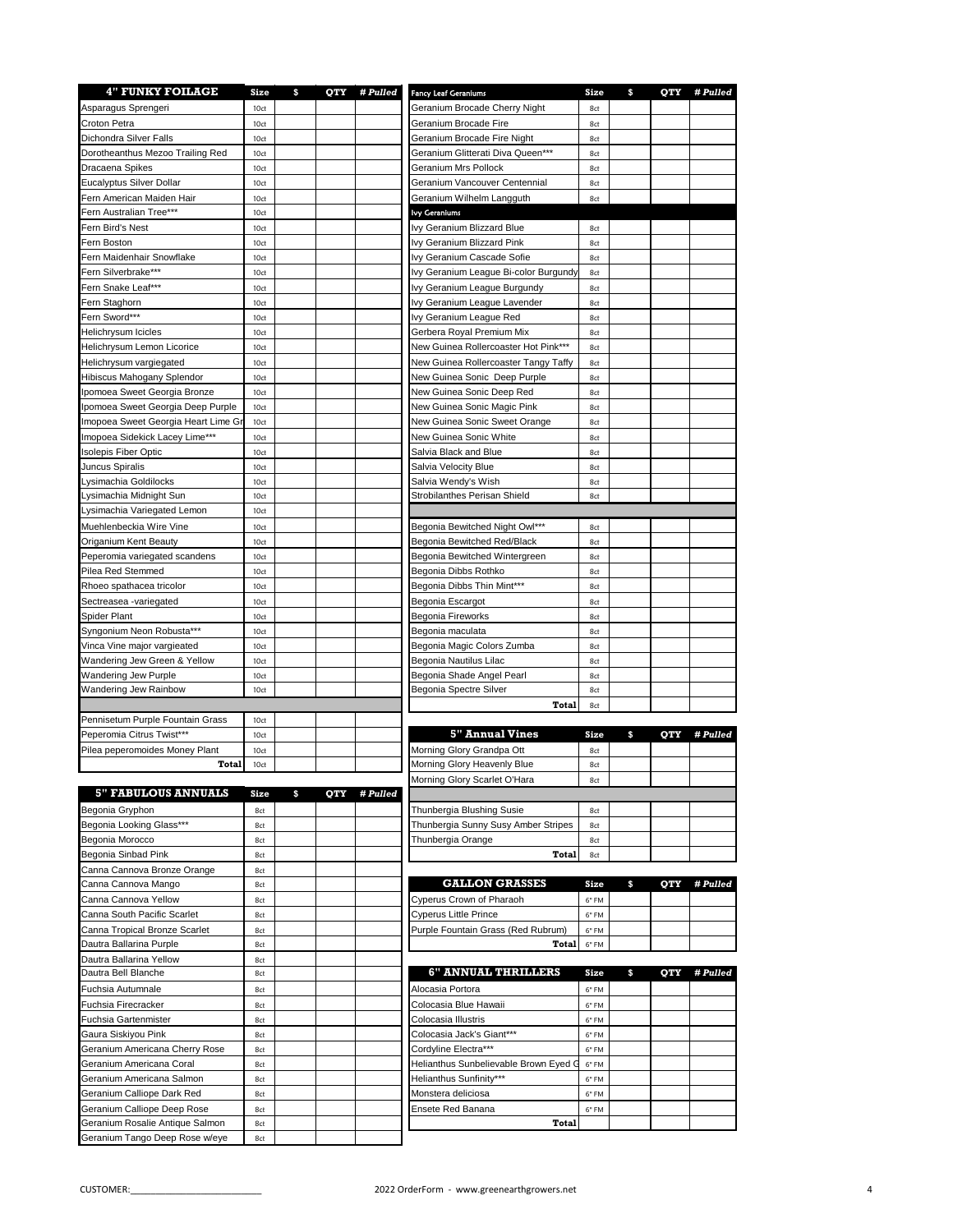| <b>12" HANGING BASKETS</b>                | Size                        | \$<br>QTY | # Pulled | <b>12" MIXED BASKETS</b>      | Siz                        |
|-------------------------------------------|-----------------------------|-----------|----------|-------------------------------|----------------------------|
| Begonia Bossa Nova Night Fever Papa       | 12"                         |           |          | Geranium Calliope Dk Red Mix  | $\mathbf{12}^{\mathrm{H}}$ |
| Begonia Bossa Nova Pink Glow              | 12"                         |           |          | Geranium Calliope Dk Rose Mix | $\mathbf{12}^{\mathrm{H}}$ |
| Begonia Bossa Nova Yellow                 | 12"                         |           |          | Shade                         | $\bf{12}^{\prime\prime}$   |
| Begonia Illumination Apricot Shades**     | 12"                         |           |          | Sun                           | $\bf{12}^{\prime\prime}$   |
| Begonia Illumination Golden Picotee       | 12"                         |           |          | Total                         | $\bf{12}^{\rm H}$          |
| Begonia Illumination Orange               | 12"                         |           |          |                               |                            |
| <b>Begonia Illumination White</b>         | 12"                         |           |          | <b>12"EDIBLE BASKETS</b>      | Siz                        |
|                                           |                             |           |          |                               |                            |
| Begonia Nonstop Mocca Deep Orange         | 12"                         |           |          | Herb Mix                      | $\bf 12''$                 |
| Begonia Nonstop Mocca Pink Shades         | 12"                         |           |          | Strawberry - Toscano          | $\bf{12}^{\prime\prime}$   |
| Begonia Nonstop Mocca Yellow              | 12"                         |           |          | Tomato Tiny Tim               | $\mathbf{12}^{\mathrm{H}}$ |
| Bracteantha Cottage Bronze                | 12"                         |           |          | <b>Tomato Tumbler</b>         | $\mathbf{12}^{\mathrm{H}}$ |
| Bracteantha Cottage Pink                  | 12"                         |           |          | Tomato Tumbling Tiger         | $\mathbf{12}^{\mathrm{H}}$ |
| <b>Bractentha Cottage Yellow</b>          | 12"                         |           |          | <b>Total</b>                  | $\mathbf{12}^{\mathrm{H}}$ |
| Calibrachoa Hula Blue                     | 12"                         |           |          |                               |                            |
| Calibrachoa Mix                           | 12"                         |           |          | <b>12" PREMIUM</b>            |                            |
| Calibrachoa Superbell Cherrystar          | 12"                         |           |          | <b>GERANIUM PATIO POTS</b>    | Siz                        |
| Calibrachoa Superbell Doublette Love      | 12"                         |           |          | Exotica                       | 12"                        |
| Calibrachoa Superbell Honeyberry          | 12"                         |           |          | Hot Pink                      | 12"                        |
| Calibrachoa Superbell Lemon Slice         | 12"                         |           |          | Red                           | 12"                        |
| Calibrachoa Superbell Tropical Sunrise    | 12"                         |           |          | Salmon                        | 12"                        |
| Coleus Mainstreet Alligator Alley         | 12"                         |           |          | White                         | 12"                        |
| <b>Coleus Stained Glassworks Defiance</b> | 12"                         |           |          | Total                         | 12"                        |
|                                           |                             |           |          |                               |                            |
| Coleus Strawberry Drop (trailing)         | 12"                         |           |          |                               |                            |
| Coleus Terra Nova Electric Slide          | 12"                         |           |          | <b>12" PREMIUM</b>            |                            |
| Fuchsia Dark Eyes                         | 12"                         |           |          | <b>COMBO PATIO POTS</b>       | Siz                        |
| Fuchsia Lena                              | 12"                         |           |          | Shade                         | 12"                        |
| Fuchsia Paula Jane***                     | 12"                         |           |          | Sun                           | 12'                        |
| Fuchsia Pink Marshallow                   | 12"                         |           |          | Total                         | 12"                        |
| Fuchsia Shadow Dancer Rosella             | 12"                         |           |          |                               |                            |
| Fuchsia Swingtime                         | 12"                         |           |          | <b>SUCCULENTS</b>             |                            |
| Geranium Ivy Blizzard Blue                | 12"                         |           |          | <b>6pak MIXED SUCCULENTS</b>  | Siz                        |
| Geranium Ivy Blizzard Pink                | 12"                         |           |          | <b>Mixed Succulent</b>        | 6 <sub>pk</sub>            |
| Geranium Ivy Cascade Sofie                | 12"                         |           |          | <b>Total</b>                  | 6 <sub>pk</sub>            |
| Geranium Ivy Cascade White                | 12"                         |           |          |                               |                            |
| Geranium Ivy League Artic Red             | 12"                         |           |          |                               |                            |
| Geranium Ivy League Bi-color Burgund      | 12"                         |           |          |                               |                            |
| Geranium Ivy League Burgundy              | 12"                         |           |          |                               |                            |
| Geranium Ivy League Cherry Blossom        | 12"                         |           |          |                               |                            |
| Geranium Ivy League Lavender              | 12"                         |           |          |                               |                            |
|                                           |                             |           |          |                               |                            |
| Geranium Ivy League Red                   | 12"                         |           |          |                               |                            |
| Geranium Ivy League Salmon                | $\bf{12}^{\prime\prime}$    |           |          |                               |                            |
| Double Imp Shillouette Red                | 12"                         |           |          |                               |                            |
| Double Imp Shillouette Rose               | $12"$                       |           |          |                               |                            |
| Double Imp Shillouette Salmon             | $12"$                       |           |          |                               |                            |
| Double Imp Shillouette White              | $12$ $^{\rm o}$             |           |          |                               |                            |
| New Guinea Magnum Bright Purple           | $12"$                       |           |          |                               |                            |
| New Guinea Magnum Clear White             | $12"$                       |           |          |                               |                            |
| New Guinea Magnum Red                     | $12"$                       |           |          |                               |                            |
| New Guinea Magnum Wild Salmon             | $12$ $^{\rm o}$             |           |          |                               |                            |
| Lobelia Heat Electric Blue                | $12$ $^{\rm o}$             |           |          |                               |                            |
| Lophospermum Lofos Compact Rose           | $\mathbf{12}^{\mathrm{H}}$  |           |          |                               |                            |
| Lophospermum Lofos Compact White          | $12"$                       |           |          |                               |                            |
| Petunia Blanket Lemon Glow                | $12"$                       |           |          |                               |                            |
| Petunia Mix                               | $\mathbf{12}^{\mathrm{II}}$ |           |          |                               |                            |
|                                           |                             |           |          |                               |                            |
| Petunia Supertunia Bordeaux               | $12$ $^{\rm o}$             |           |          |                               |                            |
| Petunia Supertunia Limoncello             | $\mathbf{12}^{\mathrm{H}}$  |           |          |                               |                            |
| Petunia Supertunia Lovie Dovie            | $12$ $^{\rm o}$             |           |          |                               |                            |
| Petunia Supertunia Royal Magenta          | $12"$                       |           |          |                               |                            |
| Petunia Supertunia Violet Star Charm      | $12$ $^{\rm o}$             |           |          |                               |                            |
| Thunbergia Sunny Susy Orange              | $12$ $^{\rm o}$             |           |          |                               |                            |
| Thunbergia Sunny Amber Stripes            | $\mathbf{12}^{\mathrm{H}}$  |           |          |                               |                            |
| Torenia Moon Purple                       | $12$ $^{\rm o}$             |           |          |                               |                            |
| Total                                     | $12"$                       |           |          |                               |                            |

| <b>12" HANGING BASKETS</b>           | Size |  | OTY # Pulled | 12" MIXED BASKETS             | Size            | OTY | <i># Pulled</i> |
|--------------------------------------|------|--|--------------|-------------------------------|-----------------|-----|-----------------|
| gonia Bossa Nova Night Fever Papa    | 12"  |  |              | Geranium Calliope Dk Red Mix  | 12"             |     |                 |
| aonia Bossa Nova Pink Glow           | 12"  |  |              | Geranium Calliope Dk Rose Mix | 12"             |     |                 |
| aonia Bossa Nova Yellow              | 12"  |  |              | Shade                         | 12"             |     |                 |
| gonia Illumination Apricot Shades*** | 12"  |  |              | Sun                           | 12"             |     |                 |
| conia Illumination Golden Picotee    | 12"  |  |              | Total                         | 12 <sup>1</sup> |     |                 |
| conia Illumination Orange            | 12"  |  |              |                               |                 |     |                 |

| Begonia Illumination White        | 12" |  | <b>12"EDIBLE BASKETS</b>     | Size | OTY | # Pulled |
|-----------------------------------|-----|--|------------------------------|------|-----|----------|
| Begonia Nonstop Mocca Deep Orange | 12" |  | <b>Herb Mix</b>              | 12"  |     |          |
| Begonia Nonstop Mocca Pink Shades | 12" |  | Strawberry - Toscano         | 12'  |     |          |
| Begonia Nonstop Mocca Yellow      | 12" |  | Tomato Tiny Tim              | 12"  |     |          |
| Bracteantha Cottage Bronze        | 12" |  | Tomato Tumbler               | 12'  |     |          |
| Bracteantha Cottage Pink          | 12" |  | <b>Tomato Tumbling Tiger</b> | 12'  |     |          |
| Bractentha Cottage Yellow         | 12" |  | Total                        |      |     |          |

| Calibrachoa Mix                          | 12" |  | 12" PREMIUM                |      |   |            | <b>Office Only</b> |
|------------------------------------------|-----|--|----------------------------|------|---|------------|--------------------|
| Calibrachoa Superbell Cherrystar         | 12" |  | <b>GERANIUM PATIO POTS</b> | Size | S | <b>OTY</b> | # Pulled           |
| Calibrachoa Superbell Doublette Love I   | 12" |  | Exotica                    | 12"  |   |            |                    |
| Calibrachoa Superbell Honeyberry         | 12" |  | <b>Hot Pink</b>            | 12"  |   |            |                    |
| Calibrachoa Superbell Lemon Slice        | 12" |  | Red                        | 12"  |   |            |                    |
| Calibrachoa Superbell Tropical Sunrise   | 12' |  | Salmon                     | 12"  |   |            |                    |
| <b>Coleus Mainstreet Alligator Alley</b> | 12' |  | White                      | 12"  |   |            |                    |
| Coleus Stained Glassworks Defiance       | 12" |  | Total                      | 12"  |   |            |                    |

| Coleus Terra Nova Electric Slide | 12" |  | <b>12" PREMIUM</b>      |      |            | <b>Office Only</b> |
|----------------------------------|-----|--|-------------------------|------|------------|--------------------|
| Fuchsia Dark Eves                | 12" |  | <b>COMBO PATIO POTS</b> | Size | <b>OTY</b> | <i># Pulled</i>    |
| Fuchsia Lena                     | 12" |  | Shade                   | 12"  |            |                    |
| Fuchsia Paula Jane***            | 12" |  | Sun                     | 12'  |            |                    |
| Fuchsia Pink Marshallow          | 12" |  | Total I                 | 12"  |            |                    |

| Fuchsia Swingtime          | 12' |  | мининасым                    |                  |  | <b>Office Only</b> |
|----------------------------|-----|--|------------------------------|------------------|--|--------------------|
| Geranium Ivv Blizzard Blue | 12" |  | <b>6pak MIXED SUCCULENTS</b> | Size             |  | OTY #Pulled        |
| Geranium Ivv Blizzard Pink | 12" |  | Mixed Succulent              | 6 <sub>D</sub> k |  |                    |
| Geranium Ivv Cascade Sofie | 12' |  | Total                        | 6 <sub>D</sub> k |  |                    |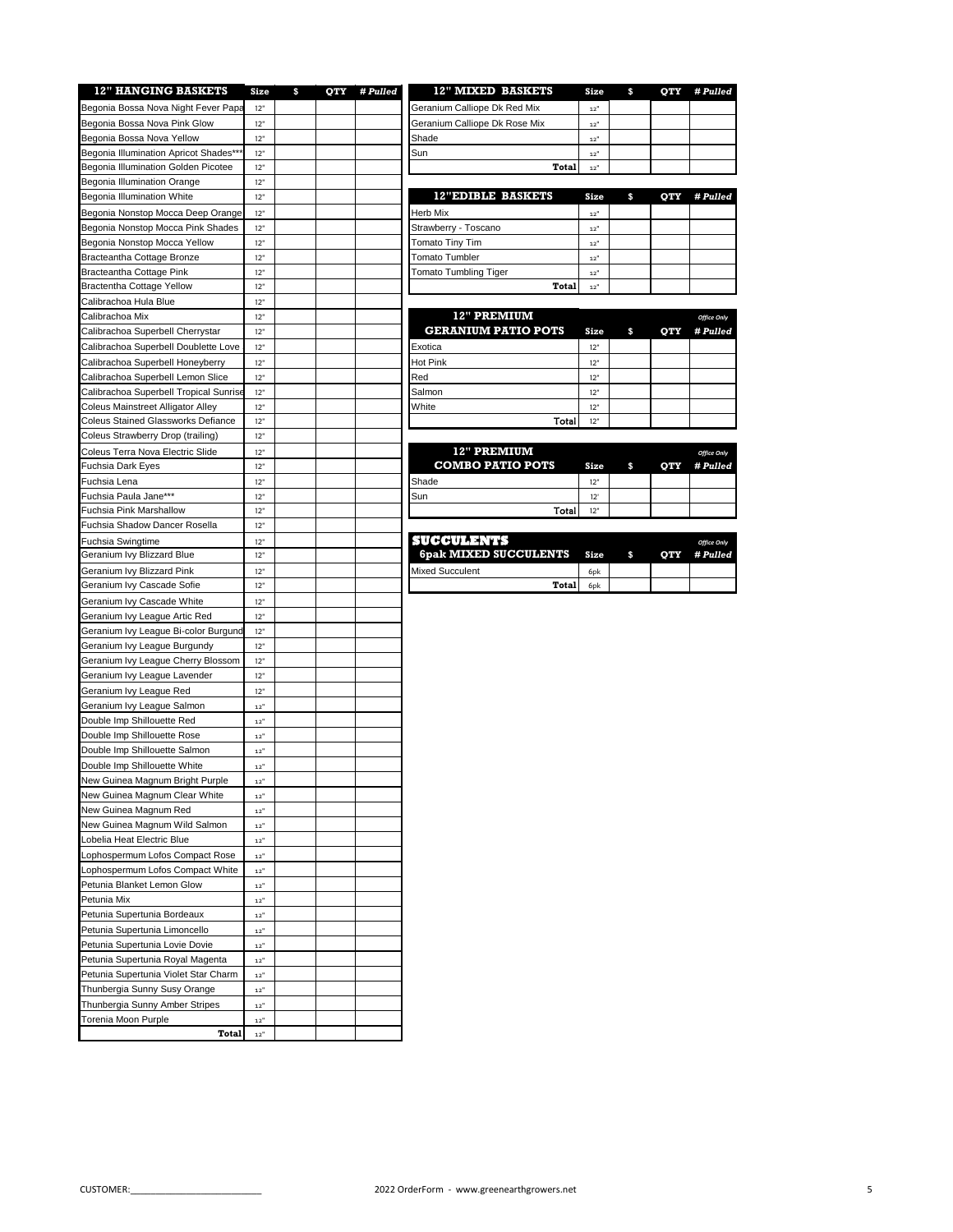| VEGETABLES                            |                  |   |            |          | <b>Hot Peppers</b>                  | Size | \$ | OTY | # Pulled |
|---------------------------------------|------------------|---|------------|----------|-------------------------------------|------|----|-----|----------|
| <b>6pak URBAN GARDENER</b>            | Size             | s | <b>OTY</b> | # Pulled | Pepper Anaheim                      | 10ct |    |     |          |
| Arugula                               | 6 <sub>Dak</sub> |   |            |          | Pepper Ancho San Luis               | 10ct |    |     |          |
| <b>Bean Mix</b>                       | 6pak             |   |            |          | Pepper Biquinho                     | 10ct |    |     |          |
| <b>Beets Mix</b>                      | 6pak             |   |            |          | Pepper Black Hungarian              | 10ct |    |     |          |
| <b>Broccoli Mix</b>                   | 6pak             |   |            |          | Pepper Red Habanero                 | 10ct |    |     |          |
| <b>Brussel Sprouts Mix</b>            | 6pak             |   |            |          | Pepper Cherry Hot                   | 10ct |    |     |          |
| Cabbage Mix                           | 6pak             |   |            |          | Pepper Chocolate Habanero           | 10ct |    |     |          |
| <b>Cauliflower Mix</b>                | 6pak             |   |            |          | Pepper Georgia Flame                | 10ct |    |     |          |
| Cauliflower Snow Crown                | 6pak             |   |            |          | Pepper Habanero                     | 10ct |    |     |          |
| Celery                                | 6pak             |   |            |          | Pepper Hungarian Paprika            | 10ct |    |     |          |
| Cole Crop Mix                         | 6pak             |   |            |          | Pepper Joe's Long Cayenne           | 10ct |    |     |          |
| Greens Basic Mix                      | 6pak             |   |            |          | Pepper Long Purple Cayenne          | 10ct |    |     |          |
| Greens Specialty Mix (Spicy Greens Mi | 6pak             |   |            |          | Pepper Pasilla Bajio                | 10ct |    |     |          |
| Leek King Richard                     | 6pak             |   |            |          | Pepper Pepperoncini                 | 10ct |    |     |          |
| Lettuce Adriana                       | 6pak             |   |            |          | Pepper Purple Jalapeno              | 10ct |    |     |          |
| Lettuce Flashy Butter Oak             | 6pak             |   |            |          | Pepper Serrano                      | 10ct |    |     |          |
| Lettuce Grandpa Admire's              | 6pak             |   |            |          | Pepper Sweet Banana                 | 10ct |    |     |          |
| Lettuce Outredgeous                   | 6pak             |   |            |          | Pepper Tabasco Pepper               | 10ct |    |     |          |
| Lettuce Romaine                       | 6pak             |   |            |          | Pepper Thai Chili Red               | 10ct |    |     |          |
| Lettuce Wildfire Mix                  | 6pak             |   |            |          | Total                               | 10ct |    |     |          |
| Kale Mix                              | 6pak             |   |            |          |                                     |      |    |     |          |
| Kohlrabi Mix                          | 6pak             |   |            |          | <b>Hybrid Sweet Peppers</b>         | Size | S  | OTY | # Pulled |
| <b>Onions Mix</b>                     | 6pak             |   |            |          | Pepper Bell Boy                     | 10ct |    |     |          |
| Peppers Hot Mix                       | 6pak             |   |            |          | Pepper Candy Cane Chocolate Cherry* | 10ct |    |     |          |
| Pepper Sweet Lunchbox Snack Mix       | 6pak             |   |            |          | Pepper Candy Cane Red               | 10ct |    |     |          |
| Peppers Sweet Mix                     | 6pak             |   |            |          | Pepper Giant Marconi                | 10ct |    |     |          |
| Romanesco                             | 6pak             |   |            |          | Pepper Gyspy                        | 10ct |    |     |          |
| <b>Scallion Mix</b>                   | 6pak             |   |            |          | Pepper Islander                     | 10ct |    |     |          |
| Squash Summer Mix                     | 6pak             |   |            |          | Pepper Red Knight                   | 10ct |    |     |          |
| Squash Winter Mix                     | 6pak             |   |            |          | <b>Total</b>                        | 10ct |    |     |          |
| Tomato Heirloom Mix                   | 6pak             |   |            |          |                                     |      |    |     |          |
| <b>Tomato Mix</b>                     | 6pak             |   |            |          | <b>Hybrid Hot Peppers</b>           | Size | \$ | OTY | # Pulled |
|                                       |                  |   |            |          | Pepper Chipotle                     | 10ct |    |     |          |
| Strawberries Eversweet Everbearing    | 6pak             |   |            |          | Pepper Garden Salsa                 | 10ct |    |     |          |
| Total                                 | 6pak             |   |            |          | Pepper Mucho Nacho                  |      |    |     |          |
|                                       |                  |   |            |          |                                     |      |    |     |          |

|                                 |      |   |     |                    | . .                         |              |      |           |          |
|---------------------------------|------|---|-----|--------------------|-----------------------------|--------------|------|-----------|----------|
| <b>4" PEPPERS</b>               |      |   |     | <b>Office Only</b> |                             | Total        | 10ct |           |          |
| <b>Heirloom Peppers</b>         |      |   |     | <b>Office Only</b> |                             |              |      |           |          |
| <b>Sweet Peppers</b>            | Size | s | OTY | # Pulled           | Too HOT To Handle           |              | Size | \$<br>OTY | # Pulled |
| Pepper Bull Nose                | 10ct |   |     |                    | Pepper Bhut Jolokia (Ghost) |              | 10ct |           |          |
| Pepper California Wonder        | 10ct |   |     |                    | Pepper Carolina Reaper      |              | 10ct |           |          |
| Pepper California Wonder Purple | 10ct |   |     |                    | Pepper Trinidad Scorpio     |              | 10ct |           |          |
| Pepper Corno di Toro Giallo     | 10ct |   |     |                    |                             | <b>Total</b> | 10ct |           |          |
| Pepper King of the North        | 10ct |   |     |                    |                             |              |      |           |          |
| Pepper Jimmy Nardellos          | 10ct |   |     |                    |                             |              |      |           |          |
| Pepper Mini Red Bell            | 10ct |   |     |                    |                             |              |      |           |          |
| Pepper Mini Yellow Bell         | 10ct |   |     |                    |                             |              |      |           |          |
| Pepper Napolean Sweet           | 10ct |   |     |                    |                             |              |      |           |          |
| Pepper Orange Sun               | 10ct |   |     |                    |                             |              |      |           |          |
| Pepper Pimento                  | 10ct |   |     |                    |                             |              |      |           |          |
| Pepper Shishito                 | 10ct |   |     |                    |                             |              |      |           |          |
| Pepper Tequila Sunrise          | 10ct |   |     |                    |                             |              |      |           |          |
| <b>Total</b>                    | 10ct |   |     |                    |                             |              |      |           |          |

| <b>Hot Peppers</b>         | Size | S | OTY | # Pulled |
|----------------------------|------|---|-----|----------|
| Pepper Anaheim             | 10ct |   |     |          |
| Pepper Ancho San Luis      | 10ct |   |     |          |
| Pepper Biquinho            | 10ct |   |     |          |
| Pepper Black Hungarian     | 10ct |   |     |          |
| Pepper Red Habanero        | 10ct |   |     |          |
| Pepper Cherry Hot          | 10ct |   |     |          |
| Pepper Chocolate Habanero  | 10ct |   |     |          |
| Pepper Georgia Flame       | 10ct |   |     |          |
| Pepper Habanero            | 10ct |   |     |          |
| Pepper Hungarian Paprika   | 10ct |   |     |          |
| Pepper Joe's Long Cayenne  | 10ct |   |     |          |
| Pepper Long Purple Cayenne | 10ct |   |     |          |
| Pepper Pasilla Bajio       | 10ct |   |     |          |
| Pepper Pepperoncini        | 10ct |   |     |          |
| Pepper Purple Jalapeno     | 10ct |   |     |          |
| Pepper Serrano             | 10ct |   |     |          |
| Pepper Sweet Banana        | 10ct |   |     |          |
| Pepper Tabasco Pepper      | 10ct |   |     |          |
| Pepper Thai Chili Red      | 10ct |   |     |          |
| <b>Total</b>               | 10ct |   |     |          |

| <b>Hybrid Sweet Peppers</b>          | Size | \$<br>OTY | # Pulled |
|--------------------------------------|------|-----------|----------|
| Pepper Bell Boy                      | 10ct |           |          |
| Pepper Candy Cane Chocolate Cherry** | 10ct |           |          |
| Pepper Candy Cane Red                | 10ct |           |          |
| Pepper Giant Marconi                 | 10ct |           |          |
| Pepper Gyspy                         | 10ct |           |          |
| Pepper Islander                      | 10ct |           |          |
| Pepper Red Knight                    | 10ct |           |          |
| Total                                | 10ct |           |          |

| <b>Hybrid Hot Peppers</b> | Size | S | OTY # Pulled |
|---------------------------|------|---|--------------|
| Pepper Chipotle           | 10ct |   |              |
| Pepper Garden Salsa       | 10ct |   |              |
| Pepper Mucho Nacho        |      |   |              |
| Pepper Sriracha***        | 10ct |   |              |
| Total                     | 10ct |   |              |

| oo HOT To Handle           | Size | -S | OTY #Pulled |
|----------------------------|------|----|-------------|
| epper Bhut Jolokia (Ghost) | 10ct |    |             |
| epper Carolina Reaper      | 10ct |    |             |
| epper Trinidad Scorpio     | 10ct |    |             |
| Total                      | 10ct |    |             |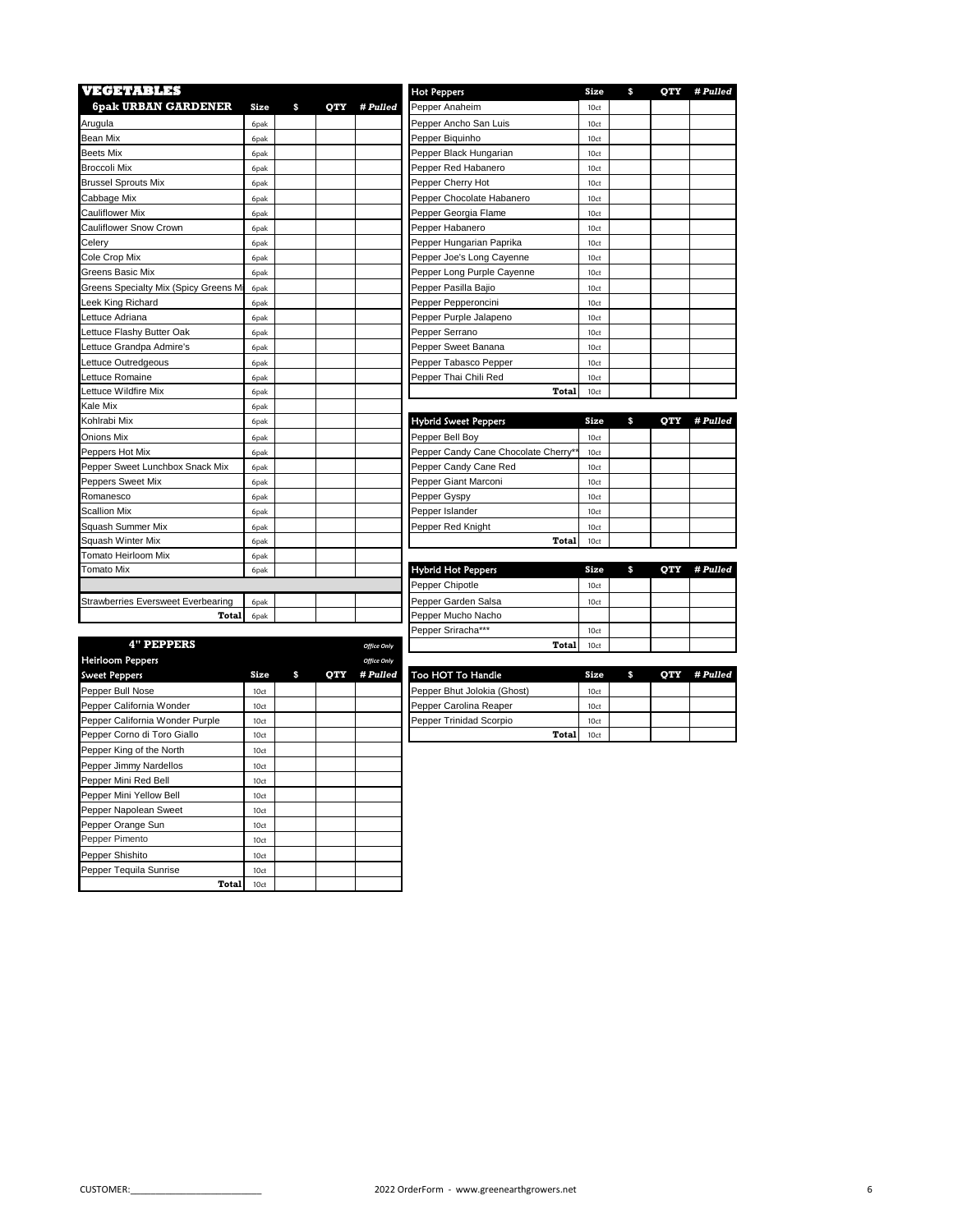| <b>4" TOMATOES</b>            |      |    |     | <b>4" MISC EDIBLES</b> | Size                            | \$<br>OTY | # Pulled         |                    |
|-------------------------------|------|----|-----|------------------------|---------------------------------|-----------|------------------|--------------------|
| <b>Heirloom Tomatoes</b>      |      |    |     | <b>Office Only</b>     | Artichoke Imperial Star         | 10ct      |                  |                    |
| <b>Bi-colored</b>             | Size | \$ | OTY | # Pulled               | Asparagus Mary Washington       | 10ct      |                  |                    |
| Tomato Ananas Noire           | 10ct |    |     |                        | Cantalope Athena                | 10ct      |                  |                    |
| Tomato Big Rainbow            | 10ct |    |     |                        | Cucumber Bush Crop              | 10ct      |                  |                    |
| Tomato Chocolate Stripes      | 10ct |    |     |                        | Cucumber Lemon                  | 10ct      |                  |                    |
| Tomato Gold Medal             | 10ct |    |     |                        | Cucumber Northern Pickling      | 10ct      |                  |                    |
| Tomato Green Zebra            | 10ct |    |     |                        | <b>Cucumber Sweet Slice</b>     | 10ct      |                  |                    |
| Tomato Hillbilly              | 10ct |    |     |                        | Eggplant Classic                | 10ct      |                  |                    |
| Tomato Northern Lights        | 10ct |    |     |                        | <b>Eggplant Little Fingers</b>  | 10ct      |                  |                    |
| Tomato Orange Russian         | 10ct |    |     |                        | Eggplant Thai Kermitt           | 10ct      |                  |                    |
| <b>Purple/Black</b>           |      |    |     |                        | Husky Cherry (Goldie)           | 10ct      |                  |                    |
| Tomato Black Ethiopian        | 10ct |    |     |                        | Mexican Sour Gherkin            | 10ct      |                  |                    |
| Tomato Black from Tula        | 10ct |    |     |                        | Okra Burgundy                   | 10ct      |                  |                    |
| Tomato Black Krim             | 10ct |    |     |                        | Peanut Black                    | 10ct      |                  |                    |
| Tomato Cherokee Purple        | 10ct |    |     |                        | Rhubarb Victoria                | 10ct      |                  |                    |
| Tomato Marizol Purple         | 10ct |    |     |                        | Spinach Red Malabar             | 10ct      |                  |                    |
| Tomato Nyagous                | 10ct |    |     |                        | Strawberry Alpine Red           | 10ct      |                  |                    |
| Tomato Paul Robeson           | 10ct |    |     |                        | Strawberry Alpine White Soul    | 10ct      |                  |                    |
| Tomato Purple Russian         | 10ct |    |     |                        | Strawberry Alpine Yellow Wonder | 10ct      |                  |                    |
| Red                           |      |    |     |                        | <b>Tomatillo Cisineros</b>      | 10ct      |                  |                    |
| Tomato Beefsteak              | 10ct |    |     |                        | Watermelon Blacktail Mountain   | 10ct      |                  |                    |
| Tomato Box Car Willie         | 10ct |    |     |                        | Watermelon Moon & Stars         | 10ct      |                  |                    |
| <b>Tomato Carmello</b>        | 10ct |    |     |                        | Watermelon Orangeglo            | 10ct      |                  |                    |
| Pink                          |      |    |     |                        | Watermelon Sugar Baby           | 10ct      |                  |                    |
| Tomato Brandywine             | 10ct |    |     |                        | <b>Watermelon Yellow Doll</b>   | 10ct      |                  |                    |
| Tomato Eva Purple Ball        | 10ct |    |     |                        |                                 |           |                  |                    |
| Tomato Mortgage Lifter        | 10ct |    |     |                        | Sweet Potato Beauregard         | 10ct      |                  |                    |
| Yellow/Orange                 |      |    |     |                        | <b>Total</b>                    | 10ct      |                  |                    |
| Tomato Dad's Sunset           | 10ct |    |     |                        |                                 |           |                  |                    |
| Tomato Hawaiian Pineapple     | 10ct |    |     |                        | <b>PATIO URBAN GARDENS</b>      | Size      | \$<br><b>OTY</b> | # Pulled           |
| Tomato Kelloggs Breakfast     | 10ct |    |     |                        | Cucumber Spacemaster 80         | 12"       |                  |                    |
| Tomato Garden Peach           | 10ct |    |     |                        | Pea Sugar Ann                   | 12"       |                  |                    |
| Tomato Valencia               | 10ct |    |     |                        | Pepper Red Beauty               | 12"       |                  |                    |
| Cherry & Paste                |      |    |     |                        | Tomato Megabite                 | 12"       |                  |                    |
| Tomato Amish Paste            | 10ct |    |     |                        | Tomato Sweet N Neat             | 12"       |                  |                    |
| Tomato Black Cherry           | 10ct |    |     |                        | Tomato Totem                    | 12"       |                  |                    |
| Tomato Black Icicles          | 10ct |    |     |                        | <b>Total</b>                    | 12"       |                  |                    |
| Tomato Black Plum             | 10ct |    |     |                        |                                 |           |                  |                    |
| Tomato Blondkopfchen          | 10ct |    |     |                        | <b>Fruiting Gallons</b>         | Size      | \$<br>QTY        | # Pulled           |
| Tomato Brown Berry            | 10ct |    |     |                        | Raspberry Anne                  | 1 gal     |                  |                    |
| <b>Tomato Chadwick Cherry</b> | 10ct |    |     |                        | Raspberry Joan J                | 1 gal     |                  |                    |
| <b>Tomato Cream</b>           | 10ct |    |     |                        | Total                           | 1 gal     |                  |                    |
| Tomato Helsing Junction Blue  | 10ct |    |     |                        |                                 |           |                  |                    |
| Tomato Isis Candy             | 10ct |    |     |                        | <b>CERTIFIED ORGANIC</b>        |           |                  | <b>Office Only</b> |
| Tomato Orange Cherry          | 10ct |    |     |                        | <b>6pak ORGANIC GREENS</b>      | Size      | \$<br>OTY        | # Pulled           |
| Tomato Peacevine              | 10ct |    |     |                        | Broccoli                        | 6pk       |                  |                    |
| Tomato San Marzano            | 10ct |    |     |                        | Cabbage Nappa                   | 6pk       |                  |                    |
| Tomato Striped Roman          | 10ct |    |     |                        | Collards                        | 6pk       |                  |                    |
| Total                         | 10ct |    |     |                        | Kale Dinosaur                   | 6pk       |                  |                    |
|                               |      |    |     |                        | Kale Redbor                     | 6pk       |                  |                    |
| <b>Hybrid Tomatoes</b>        | Size | \$ | QTY | # Pulled               | Lettuce Encore Mix              | 6pk       |                  |                    |
| Tomato Big Boy                | 10ct |    |     |                        | Spinach                         | 6pk       |                  |                    |
| <b>Tomato Celebrity</b>       | 10ct |    |     |                        | Swiss Chard Bright Lights       | 6pk       |                  |                    |
| Tomato Early Girl             | 10ct |    |     |                        | Total                           | 6pak      |                  |                    |
| Tomato Grape                  | 10ct |    |     |                        |                                 |           |                  |                    |
| Tomato Jet Star               | 10ct |    |     |                        | <b>4" ORGANIC PEPPERS</b>       | Size      | \$<br>QTY        | # Pulled           |
| Tomato Roma                   | 10ct |    |     |                        | Pepper California Wonder        | 10ct      |                  |                    |
| Tomato Sun Gold               | 10ct |    |     |                        | Pepper Jalapeno                 | 10ct      |                  |                    |
| <b>Total</b>                  | 10ct |    |     |                        | Pepper Iko Iko                  | 10ct      |                  |                    |

| <b>4" MISC EDIBLES</b>          | Size  | S  | QTY | # Pulled           |
|---------------------------------|-------|----|-----|--------------------|
| Artichoke Imperial Star         | 10ct  |    |     |                    |
| Asparagus Mary Washington       | 10ct  |    |     |                    |
| Cantalope Athena                | 10ct  |    |     |                    |
| Cucumber Bush Crop              | 10ct  |    |     |                    |
| Cucumber Lemon                  | 10ct  |    |     |                    |
| Cucumber Northern Pickling      | 10ct  |    |     |                    |
| <b>Cucumber Sweet Slice</b>     | 10ct  |    |     |                    |
| <b>Eggplant Classic</b>         | 10ct  |    |     |                    |
| <b>Eggplant Little Fingers</b>  | 10ct  |    |     |                    |
| Eggplant Thai Kermitt           | 10ct  |    |     |                    |
| Husky Cherry (Goldie)           | 10ct  |    |     |                    |
| Mexican Sour Gherkin            | 10ct  |    |     |                    |
| Okra Burgundy                   | 10ct  |    |     |                    |
| Peanut Black                    | 10ct  |    |     |                    |
| Rhubarb Victoria                | 10ct  |    |     |                    |
| Spinach Red Malabar             | 10ct  |    |     |                    |
| Strawberry Alpine Red           | 10ct  |    |     |                    |
| Strawberry Alpine White Soul    | 10ct  |    |     |                    |
| Strawberry Alpine Yellow Wonder | 10ct  |    |     |                    |
| <b>Tomatillo Cisineros</b>      | 10ct  |    |     |                    |
| Watermelon Blacktail Mountain   | 10ct  |    |     |                    |
| Watermelon Moon & Stars         | 10ct  |    |     |                    |
| Watermelon Orangeglo            | 10ct  |    |     |                    |
| Watermelon Sugar Baby           | 10ct  |    |     |                    |
| Watermelon Yellow Doll          | 10ct  |    |     |                    |
|                                 |       |    |     |                    |
| Sweet Potato Beauregard         | 10ct  |    |     |                    |
| Total                           | 10ct  |    |     |                    |
|                                 |       |    |     |                    |
| PATIO URBAN GARDENS             | Size  | \$ | QTY | # Pulled           |
| Cucumber Spacemaster 80         | 12"   |    |     |                    |
| Pea Sugar Ann                   | 12"   |    |     |                    |
| Pepper Red Beauty               | 12"   |    |     |                    |
| <b>Tomato Megabite</b>          | 12"   |    |     |                    |
| Tomato Sweet N Neat             | 12"   |    |     |                    |
| <b>Tomato Totem</b>             | 12"   |    |     |                    |
| <b>Total</b>                    | 12"   |    |     |                    |
|                                 |       |    |     |                    |
| <b>Fruiting Gallons</b>         | Size  | \$ | OTY | # Pulled           |
| Raspberry Anne                  | 1 gal |    |     |                    |
| Raspberry Joan J                | 1 gal |    |     |                    |
| <b>Total</b>                    | 1 gal |    |     |                    |
|                                 |       |    |     |                    |
| <b>CERTIFIED ORGANIC</b>        |       |    |     | <b>Office Only</b> |
| <b>6pak ORGANIC GREENS</b>      | Size  | \$ | QTY | # Pulled           |
| Broccoli                        | 6pk   |    |     |                    |
| Cabbage Nappa                   | 6pk   |    |     |                    |
| Collards                        | 6pk   |    |     |                    |
|                                 |       |    |     |                    |

|                           | . .             |  |  |
|---------------------------|-----------------|--|--|
| Cabbage Nappa             | 6 <sub>pk</sub> |  |  |
| Collards                  | 6pk             |  |  |
| Kale Dinosaur             | 6pk             |  |  |
| Kale Redbor               | 6pk             |  |  |
| Lettuce Encore Mix        | 6 <sub>pk</sub> |  |  |
| Spinach                   | 6pk             |  |  |
| Swiss Chard Bright Lights | 6pk             |  |  |
| Total                     | 6pak            |  |  |
|                           |                 |  |  |
| $\cdots$                  |                 |  |  |

| <b>4" ORGANIC PEPPERS</b> | Size |  | OTY # Pulled |
|---------------------------|------|--|--------------|
| Pepper California Wonder  | 10ct |  |              |
| Pepper Jalapeno           | 10ct |  |              |
| Pepper Iko Iko            | 10ct |  |              |
| Total                     | 10ct |  |              |